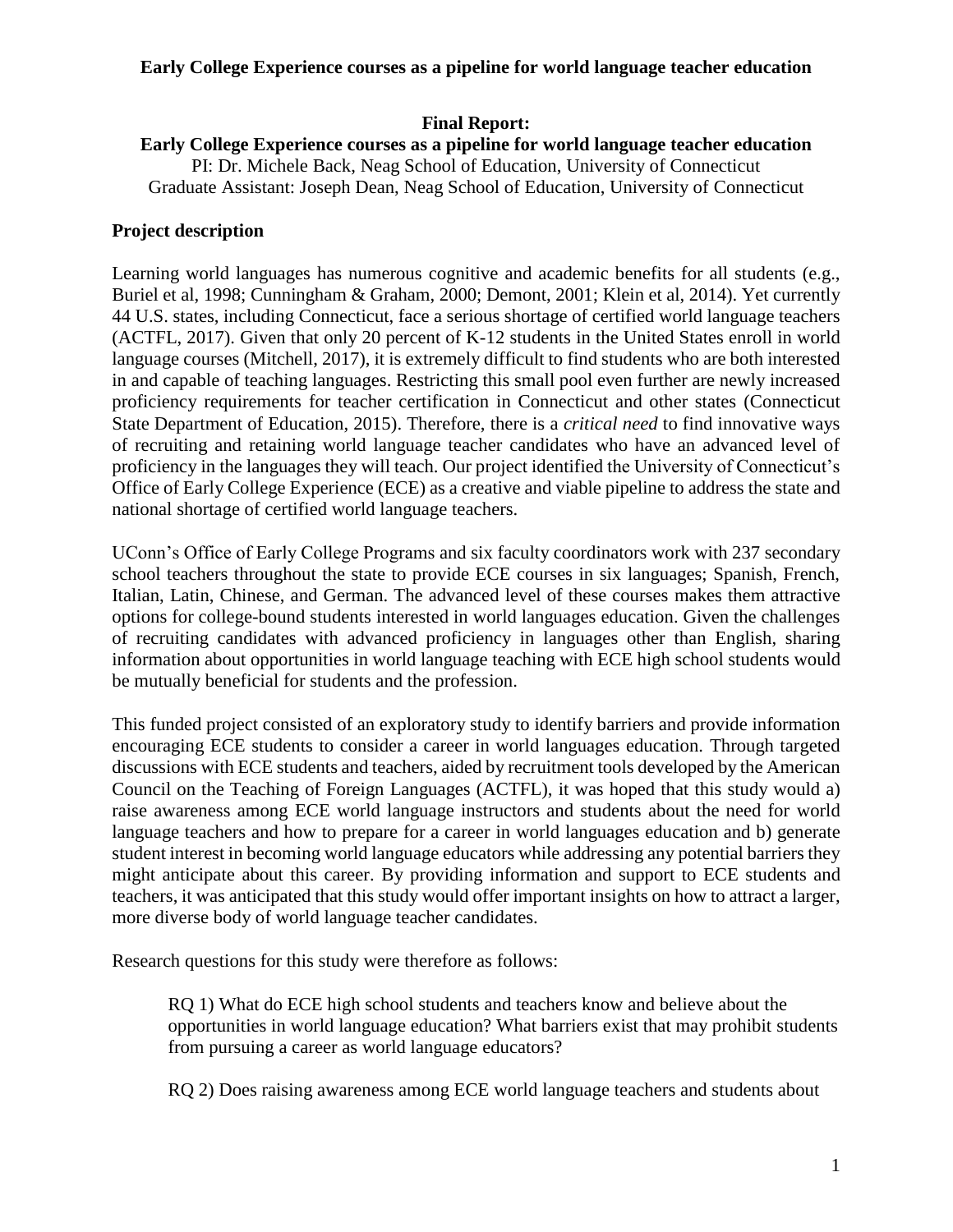careers in world language education increase student interest in becoming world language educators?

# **Participants and Methods**

Although the original study proposed four control groups and four treatment groups, given the limited responses during recruitment, combined with limited time and resources for travel to four different school districts, the study was scaled down to two treatment groups and two control groups. The PI recruited two ECE instructor participants during an annual world language summit held by the Neag School of Education in November of 2017. Two additional ECE instructors were recruited by email to serve as controls for the study using the Office of Early College Programs & UConn Early College Experience's list of ECE language courses and the Department of Literature, Culture and Language's list of email contacts. All four instructors were teaching the ECE version of Spanish 3178 (Intermediate Spanish Composition) during the time of the study. It was decided that Spanish ECE courses should be targeted for this exploratory study due to the high need for Spanish teachers in the state of Connecticut. Of the four instructors, two taught in lower socioeconomic status districts (District Reference Group G), while two taught in higher socioeconomic status districts (District Reference Groups C and D). Fortuitously, one control instructor and one treatment instructor taught in each type of district reference group, allowing for some comparison across groups. Three of the four instructors were compensated for their participation in the study; one instructor was an adjunct professor UConn and, as a state employee, was ineligible for compensation.

The ECE instructors participating in the intervention were asked to implement adapted versions of five free online modules developed by ACTFL. Entitled *Educators Rising*, the modules are designed to be incorporated into existing or new teacher recruitment programs and provide detailed information about the importance of world languages, the current teacher shortage, and important steps for becoming a world language educator. The modules include engaging video clips of model world language teachers and open-ended questions to stimulate discussion. The modules were adapted to include discussion/writing prompts in the target language (in this case, Spanish) as well as additional, more culturally relevant materials (see attached curriculum for details).

The ECE instructors were asked to implement the modules either as part of the ECE course or as an after-school or lunchtime activity for ECE world language students; both instructors chose to implement the modules as part of their ECE courses, with students responding to the open-ended questions in writing. At the conclusion of the modules, the PI and a graduate assistant visited participant courses to conduct focus group discussions in order to gather information on student perceptions of and orientation towards pursuing a career in world languages education.

Because these were ECE courses focused on writing in Spanish, student responses to each module were collected as data. Student responses were de-identified by the instructor and assigned a code by the researcher. In addition, the focus group discussion was audio recorded and transcribed. While student written responses were in Spanish, the focus group discussion took place in both English and Spanish to allow for full exploration of the issues in both languages. Finally, a preand post- intervention survey focusing on interest in world languages education was administered to both the treatment and control courses in order to measure any changes in beliefs or interest that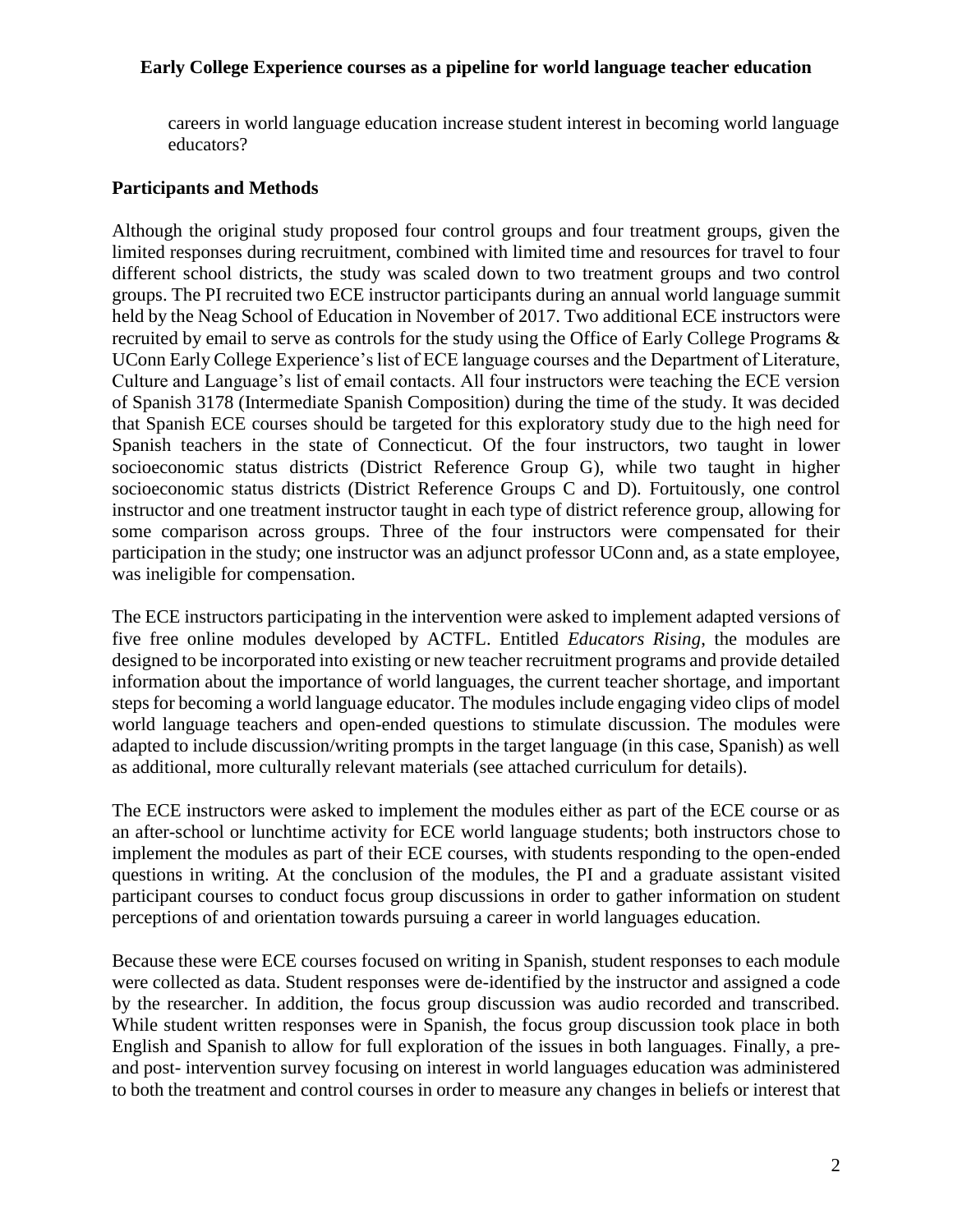might have occurred over the course of the semester. Activities, from recruitment to the enactment of modules to the post-intervention survey, took place during the spring semester of 2018.

Quantitative data were analyzed via nonparametric statistical tests for nominal data. Metrics for success included a) significant increases in the amount of "yes" and "maybe" responses by the intervention group (in relation to the control group) on survey prompt #4 (Are you currently interested in becoming a K-12 world (foreign) language teacher?) and b) significant increases in the amount of email addresses left by the intervention group (in relation to the control group) in response to survey prompt #9 (Please leave your email here if you would like more information about the University of Connecticut's teacher certification programs in world languages education). After analysis, the second metric was found to not be viable, as respondents in both the intervention and control group left their email addresses at higher rates in the first survey versus the second survey. The PI determined that respondents assumed they did not have to leave their email twice, leading to a decline in the amount of email addresses in the second, postintervention survey. Therefore, this metric is not reported on in the findings below.

Qualitative data from the written prompts, audio-recorded responses to discussion prompts, and audio-recorded focus group discussions were analyzed using constructivist grounded theory methods. Charmaz's (1995, 2006) approach to Glaser and Strauss's (1967) original conception of grounded theory emphasized how the interaction between the researcher and the informants "produces the data, and therefore the meanings that the researcher observes and defines" (Charmaz 1995, p. 35). After recording and transcribing focus group sessions, the researcher and graduate assistant conducted open coding, followed by select coding and analytic memo writing, arriving at several relevant themes and subthemes (see below). Metrics for program success included a higher level of interest in world languages education among ECE students receiving the intervention, as analyzed in written and oral responses to prompts as well as audiotaped focus group sessions. In addition, the researcher was interested in what reasons participants gave for their interest (or lack thereof) in becoming a world languages teacher. The combination of qualitative and quantitative data permitted a triangulation of inferences regarding participant beliefs about and interest in language learning and becoming language teachers.

| <b>Date</b>           | Procedure                                                             |
|-----------------------|-----------------------------------------------------------------------|
| January-March, 2018   | Recruitment of ECE world language instructors from partnership        |
|                       | schools and ECE contact list.                                         |
| March 13, 2018        | IRB approval obtained.                                                |
| March 14, 2018        | Before treatment, administration of pre-intervention survey for       |
|                       | participant schools 1 and 2 and control schools 4 and 5.              |
| March 20-June 4, 2018 | Students in participant schools 1 and 2 complete written responses    |
|                       | to modules 1-5.                                                       |
|                       |                                                                       |
| June 2018             | Focus group discussions with students in participant schools 1 and 2. |
| June 2018             | After focus groups, administration of post-intervention survey for    |
|                       | participant schools 1 and 2 and control schools 4 and 5.              |
| June-August 2018      | Preliminary data analysis                                             |

# **Study procedures and timeline**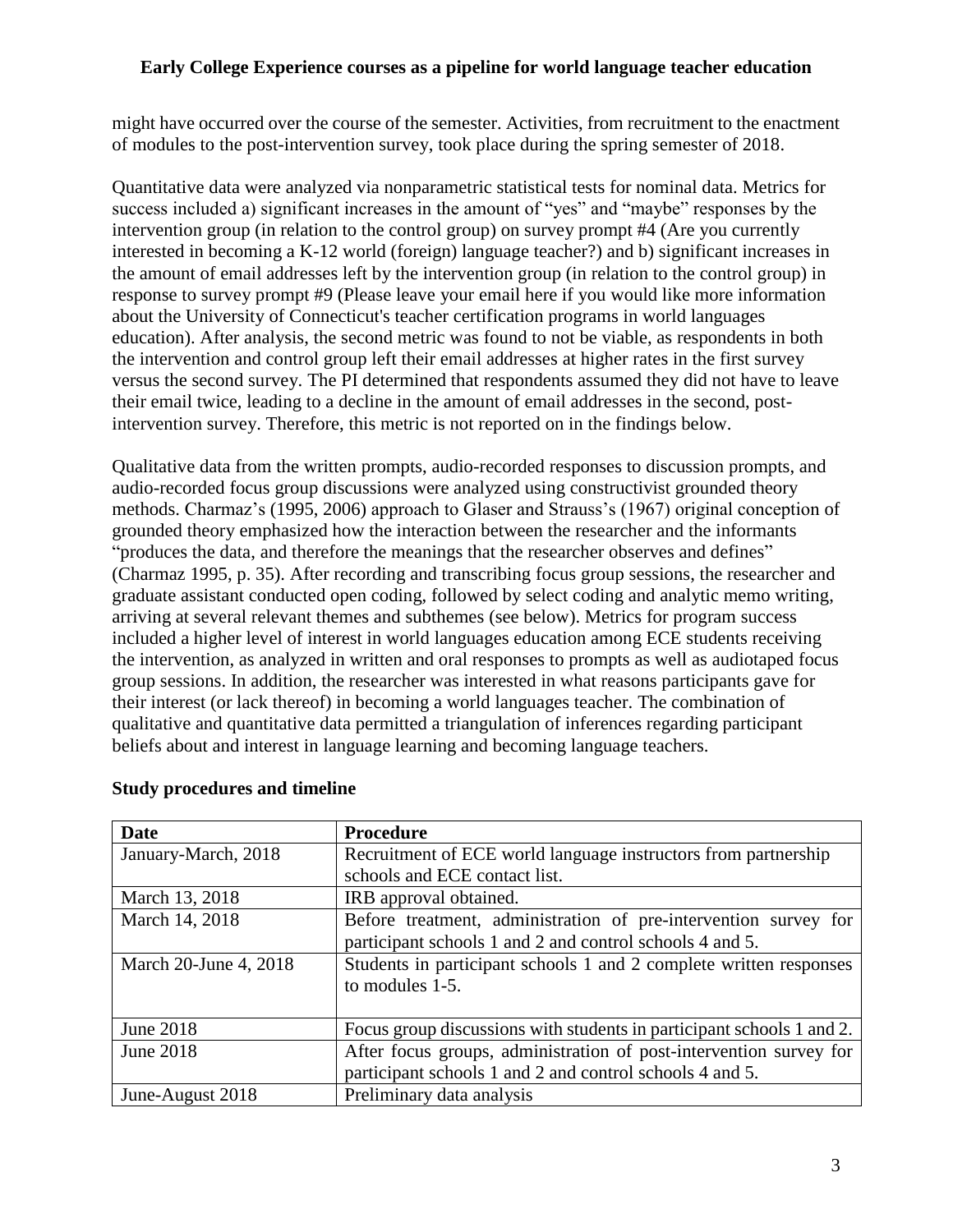| September-February 2019 | Secondary data analysis.                                         |
|-------------------------|------------------------------------------------------------------|
| March 2019              | Submission of final report to Office of Early College Programs & |
|                         | UConn Early College Experience.                                  |
| May 2019 (estimated)    | Submission of results to peer-reviewed journal.                  |
|                         |                                                                  |

# **Findings**

 $\overline{a}$ 

As indicated previously, the goals of this project were to discover what beliefs and knowledge ECE students have regarding world language education and evaluate the role of information sharing and awareness raising on the number of ECE students interested in becoming world language educators.

#### *Quantitative findings: Survey data*

With respect to RQ1 (What do ECE high school students and teachers know and believe about the opportunities in world language education? What barriers exist that may prohibit students from pursuing a career as world language educators?), proficiency in the target language was a key concern among respondents when describing their lack of desire to pursue a career in world languages. In the pre-intervention survey (n=42), 23 respondents (54%) chose the phrase "I don't think my language skills are good enough to be a world language teacher" as one of the reasons they did not want to pursue world language teaching. This response was tied for the most frequently chosen reason for not pursuing world languages education, along with "I am not interested in K-12 teaching at all," (23 respondents, 54%).<sup>1</sup> The next most popular answer was, "I don't think I will find a job as a world languages teacher," with five respondents (11.9%). Other responses, with number of respondents indicated for each category, included "I think learning languages is boring" (two respondents); "I am interested in K-12 teaching, but not in world languages" (two respondents), and interests in other careers (e.g., "I want to be a medical doctor," or "I want to be a radiologist," with one respondent each). Figure 1 shows a visual breakdown of these responses.

#### **Figure 1: Responses to pre-intervention survey question #6: "[…] please indicate the reasons why you are not interested in becoming a world languages teacher**."



<sup>&</sup>lt;sup>1</sup> Respondents were allowed to pick more than one answer for Questions 6 and 7, which explains the total percentage count exceeding 100.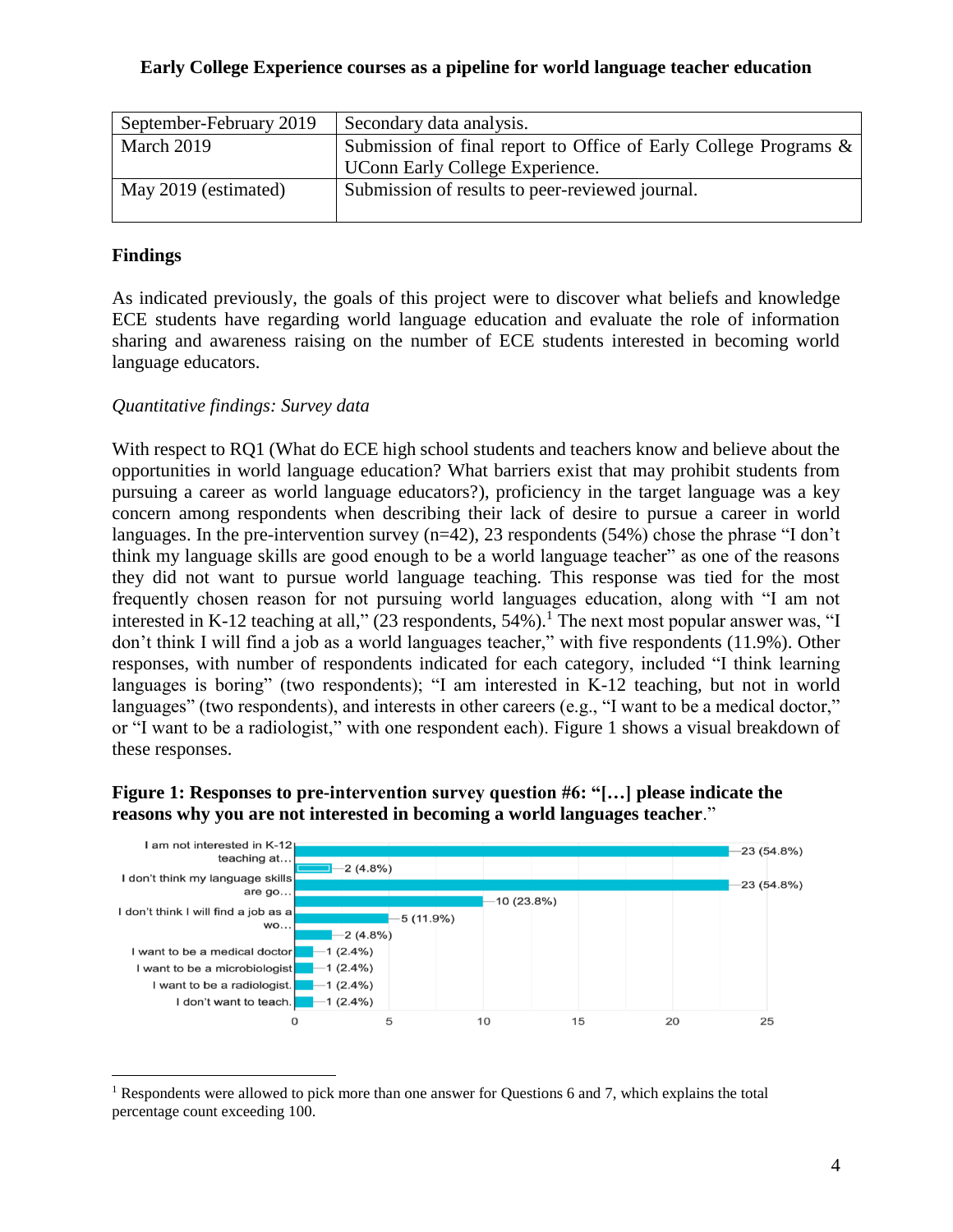A related question in the pre-intervention survey (Question 7) asked "What might change your mind about world languages teaching?" The most popular response was "Nothing would change my mind—I am really not interested in becoming a world languages teacher," with 25 respondents (58.1%). However, "If my language skills were better" was chosen by 13 respondents (30%), which correlated to a similar response in Question 6 ("I don't think my language skills are good enough to be a world languages teacher"). Other responses included "If I had more information about careers in world languages education" (9 respondents, 20.9%); "If I had more information about teacher certification programs" (four respondents, 9.3%); and "If I had information about new ways to teach languages (three respondents, 7%).

# **Figure 2: Responses to pre-intervention survey question #7: "What might change your mind about world languages teaching?"**



To address RQ2 (Does raising awareness among ECE world language teachers and students about careers in world language education increase student interest in becoming world language educators?), quantitative data from the pre- and post-tests for both the control and treatment schools was analyzed using chi-squared tests. The metric for success looked for was a significant increase in the amount of "yes" and/or "maybe" responses by the intervention group on the posttest, either in relation to their own pre-test data or in comparison to the control group, on survey prompt #4 (Are you currently interested in becoming a K-12 world (foreign) language teacher?). The number of "yes," "no," and "maybe" responses on the surveys both pre- and post-intervention are included below in Table 1.

## **Table 1. "Yes, "no," and "maybe" responses on the pre- and post-surveys for the control and intervention groups.**

| <b>Pre-Intervention</b> |    |       |     |       |
|-------------------------|----|-------|-----|-------|
|                         | No | Maybe | Yes | Total |
| Control responses       |    |       |     |       |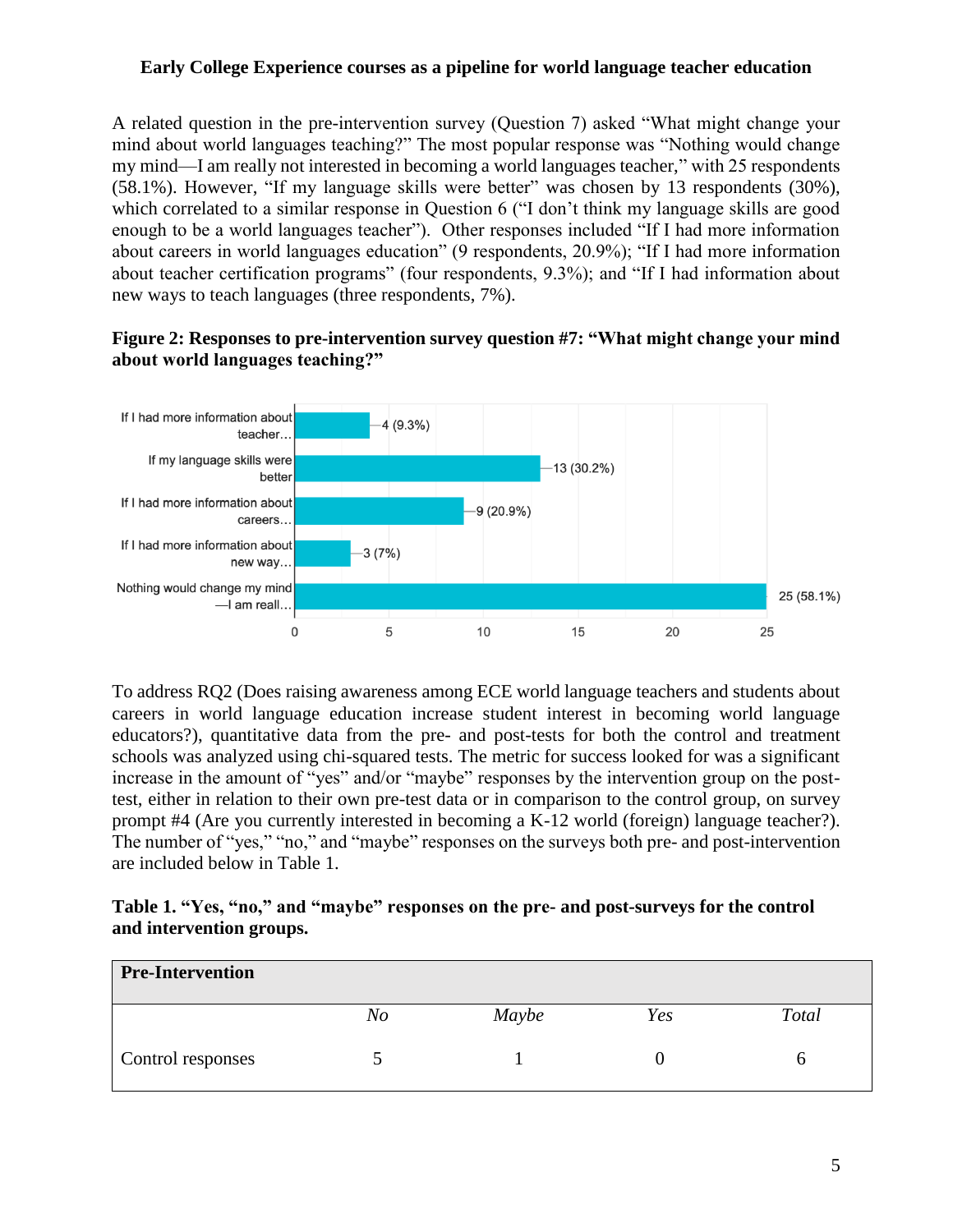| Intervention responses   | 25             | 3     |          | 28    |
|--------------------------|----------------|-------|----------|-------|
| <b>Post-Intervention</b> |                |       |          |       |
|                          | N <sub>O</sub> | Maybe | Yes      | Total |
| Control responses        | 9              |       | $\theta$ | 10    |
| Intervention responses   | 10             |       |          | 14    |

As students completed the pre- and post-tests at different times and in different settings depending on the instructors' implementation of the survey component of the study, it should be noted that there are differing numbers of responses to each survey. However, a quick evaluation of the responses showed the same number of "maybe" and one additional "yes" response for the intervention group despite a smaller n when compared to its pre-test, suggesting that further analysis was warranted and that there may have been some effect from the intervention. To assess this, two chi-squared tests were conducted. The first assessed whether or not there was a significant increase in the instance of "yes" and "maybe" responses on the post-tests of the control and intervention groups. The results of this test are seen in Table 2.

|  |  |  |  |  | Table 2: $\chi^2$ analysis comparing the post-surveys of the control and intervention groups. |
|--|--|--|--|--|-----------------------------------------------------------------------------------------------|
|--|--|--|--|--|-----------------------------------------------------------------------------------------------|

|                        | N <sub>O</sub> | Maybe    | Yes      | $\chi^2$ |
|------------------------|----------------|----------|----------|----------|
| Control responses      | Q              |          | 0        | 0.9649   |
| (Expected)             | (7.9167)       | (0.4167) | (0)      |          |
| Intervention responses | 10             | 3        |          | 4.1667   |
| (Expected)             | (5.8333)       | (1.75)   | (0.5833) |          |

The chi value yielded of 5.1316 being smaller than the chi critical value of 5.991, it is not possible to reject the null hypothesis at the .05 significance level. There is insufficient evidence of difference between the control and intervention groups' responses.

A second chi squared test was conducted to compare the student responses in the intervention group on their pre-survey to their responses after receiving the intervention. The results of the analysis are shown below in Table 3.

| Table 3. $\chi^2$ analysis comparing the pre- and post-surveys of the intervention group. |  |  |  |  |  |  |  |
|-------------------------------------------------------------------------------------------|--|--|--|--|--|--|--|
|-------------------------------------------------------------------------------------------|--|--|--|--|--|--|--|

|  | $\sim$ | vve<br>$-11$ | $\sim$ 1<br>$\mathbf{1}$ $\mathbf{U}$ | $\Delta L$ |
|--|--------|--------------|---------------------------------------|------------|
|--|--------|--------------|---------------------------------------|------------|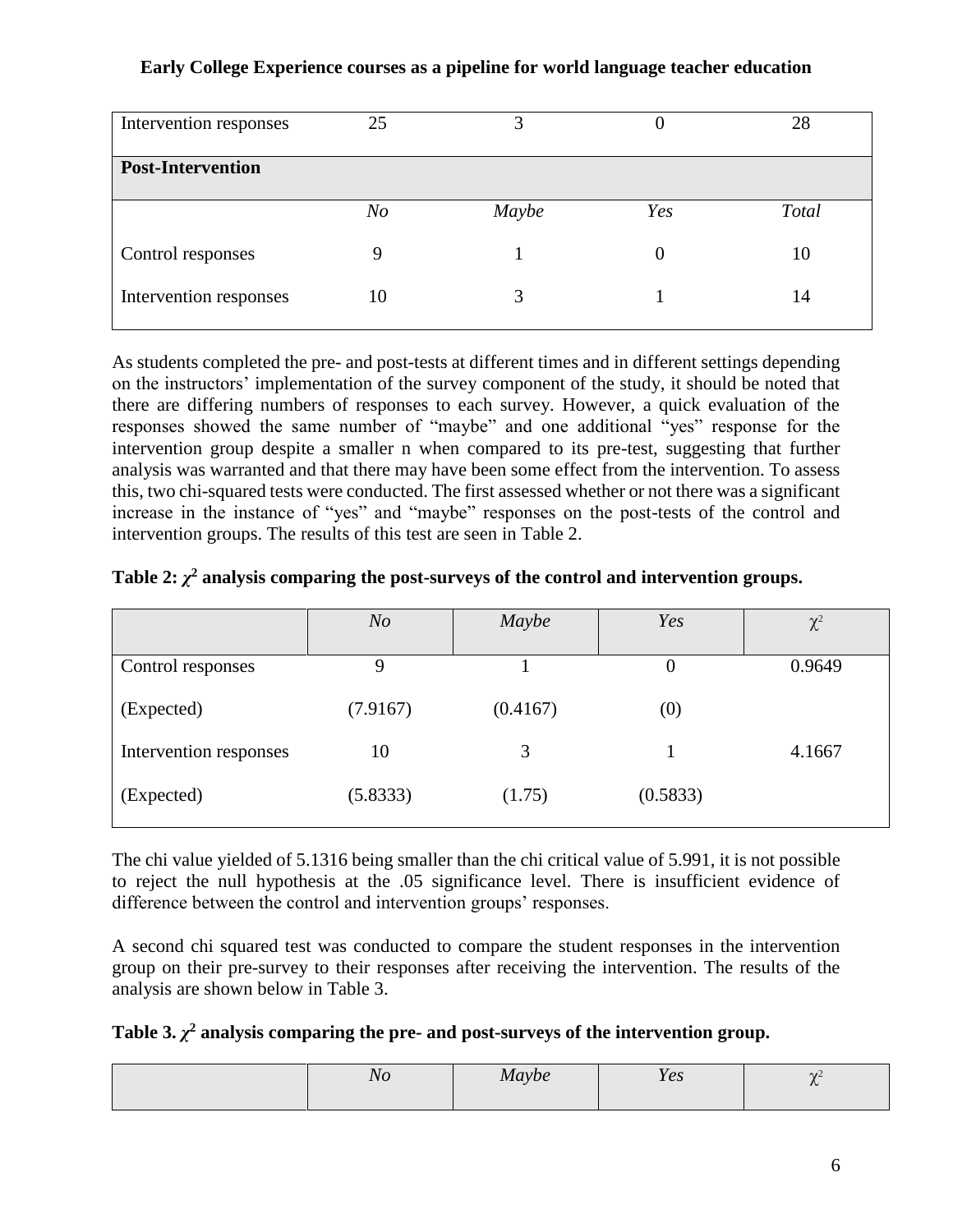| Pre-test responses  | 25        | 2                 |          | 4.6667  |
|---------------------|-----------|-------------------|----------|---------|
| (Expected)          | (16.6667) | $\left( 2\right)$ | (0)      |         |
| Post-test responses | 10        | 3                 |          | 18.6667 |
| (Expected)          | (3.3333)  |                   | (0.3333) |         |

The chi value yielded by this test of 23.3333 did exceed the chi critical value of 5.991, indicating there is evidence of a significant difference between the responses pre- and post-surveys of the intervention group. Based on this, in response to RQ2, we can conclude that the intervention, by raising awareness among ECE world language teachers and students about careers in world language education, did increase student interest in becoming world language educators. However, the total number of changes in responses is small and the varying response rates to the surveys may muddy the picture, and, as we discuss in the following section, there is evidence from the student focus groups and module responses that there are areas where the intervention could better respond to their concerns.

# *Qualitative findings: Written responses to modules*

Consideration of student responses to each module reveal four themes that reflect student beliefs and preconceptions about teaching as a profession and their own suitability to be language teachers specifically. These themes provide insight into student concerns and the ways in which each of the curricular modules addressed or failed to address them.

The first theme in the student responses that was identified was a belief that teachers have a positive impact on their students. Many of the responses indicated that the students are also interested in having this sort of impact. Examples of this belief and student interest in it can be seen in these quotes from the writing samples for Module 1 (translated to English; the original student Spanish, errors included, is below in footnotes): "teachers have a huge impact on my life… I would like to have the same effect<sup>2</sup>", "I would say I earn an opportunity to touch thousands of lives<sup>3</sup>," "of course I would like to be able to make a difference in the life of a student<sup>4</sup>," and "teachers positively influence the lives of students… I would like to do these things because I like to help people like my friends to be the best they can be<sup>5</sup>."

Of all the curricular materials and prompts, the first module was the one in which this theme was most prevalent  $-88\%$  (n=15) of respondents to this module indicated agreement with the idea that teachers make a significant difference in students' lives. Many of the responses also included a personal desire to make a similar sort of difference in others' lives in keeping with the theme. This sort of response is harder to pin down mathematically, as some of the students chose to respond to

 $\overline{a}$ 

<sup>2</sup> "maestros tienen un impacto muy grande en mi vida… me gustaría a tener una efecto mismo"

<sup>&</sup>lt;sup>3</sup> "Yo diria yo gano una oportunidad de tocar miles de vidas"

<sup>&</sup>lt;sup>4</sup> "Claro que me gustaría poder hacer una diferencia en la vida de un estudiante"

<sup>&</sup>lt;sup>5</sup> "Los maestros influyen positivamente en la vida de los estudiantes... me gustaría hacer estas cosas porque me gusta ayudar a la gente como mis amigos a ser lo mejor que pueden ser."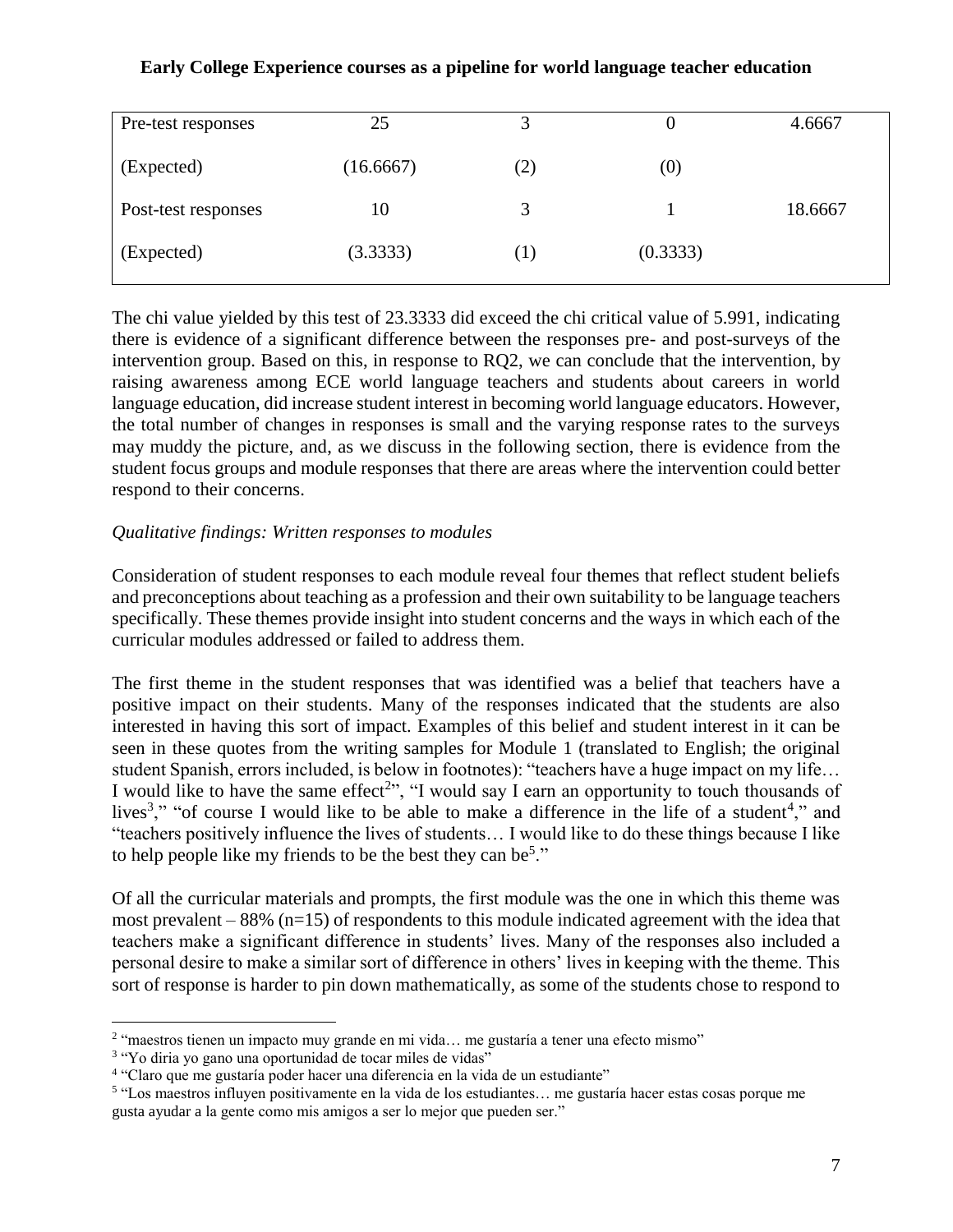the prompt as though they were a teacher, defending the profession specifically, while others wrote to how they would want to make a difference *similar* to what a teacher makes. Nonetheless, the notion of "making a difference" is written to favorably by the students and many of them mentioned a personal desire to do so in the future.

A second theme was a concern about working with children, and in particular about having the patience to do so on a daily basis. This theme is most seen in responses to Modules 1 and 2, likely because these two modules address the teaching profession most directly, while Modules 3, 4, and 5 focus more on the benefits of language learning. Patience is a theme that appeared to be prominently in students' minds, as it was also brought up in the focus groups (see below). Examples of student reactions around this theme include the following response from Module 1: "I wouldn't want to do those things because I wouldn't have the patience to deal with kids<sup>6</sup>" and, from Module 2, the following "I think it would be difficult to work with kids who don't want to learn. It would be hard when kids lack motivation… I don't think I could go to work every day without knowing if the kids are going to listen to me<sup>7</sup>."

The third theme identified in the responses was the conception of a teacher as being underpaid *relative to the workload* – this theme is evident as well in student responses that it 'takes a special sort of person' to deal with the particular circumstances of being a teacher. This theme of compensation versus workload was most common in Module 2 responses, as well as in the focus groups. 50% (n=8) of the responses to this module included mention of salary as a concern, with responses such as "at the same time, it would be very difficult to live independently with the salary of a teacher and still have money for a family<sup>8</sup>" and "it seems very hard to me, the pay and amount of work $9$ ."

A final theme identified, which appeared frequently in responses to Modules 3, 4 and 5 as well as the focus groups, was the value in continued study of world languages. The curriculum seems to have done a good job of ingraining this sentiment. Among the positive responses to the idea of the usefulness of continued language study were statements such as: "Spanish has allowed me to learn more about Spanish speaking cultures<sup>10</sup>," "I hope to use my abilities in the Spanish language in my future as a nurse<sup>11</sup><sup>3</sup> and "Speaking Spanish will be useful in my future career<sup>12</sup>."

#### *Qualitative findings: Focus groups*

 $\overline{a}$ 

Focus group discussions mainly corroborated and expanded upon three of the four themes that surfaced in the written responses to the curricular modules; that is, the need for patience, the inequity of teacher compensation relative to the workload, and the value of learning languages. Regarding the first theme, when Focus Group A was asked about what someone needs in order to

<sup>6</sup> No me gustaría hacer esas cosas porque no tendría la paciencia para lidiar con los niños"

<sup>&</sup>lt;sup>7</sup> Creo que sería dificíl tartar con niños que no quieren aprender. Sería difícil cuando los niños no tienen

motivación… No creo que pueda ir a trabajar todos los días sin saber si los niños me van a escuchar"

<sup>8</sup> "Al mismo tiempo, sería muy difícil vivir independientemente con el salario de un profesor y mantener dinero por una familia"

<sup>&</sup>lt;sup>9</sup> "Me puede parecer muy difícil, la paga y la cantidad de trabajo"

<sup>&</sup>lt;sup>10</sup> "El español me ha permitido a aprender más sobre las culturas hispanohablantes"

<sup>11</sup> "Espero usar mis habilidades en el idioma español en mi futuro como enfermera"

<sup>&</sup>lt;sup>12</sup> "Hablar español será útil en mi futura carrera"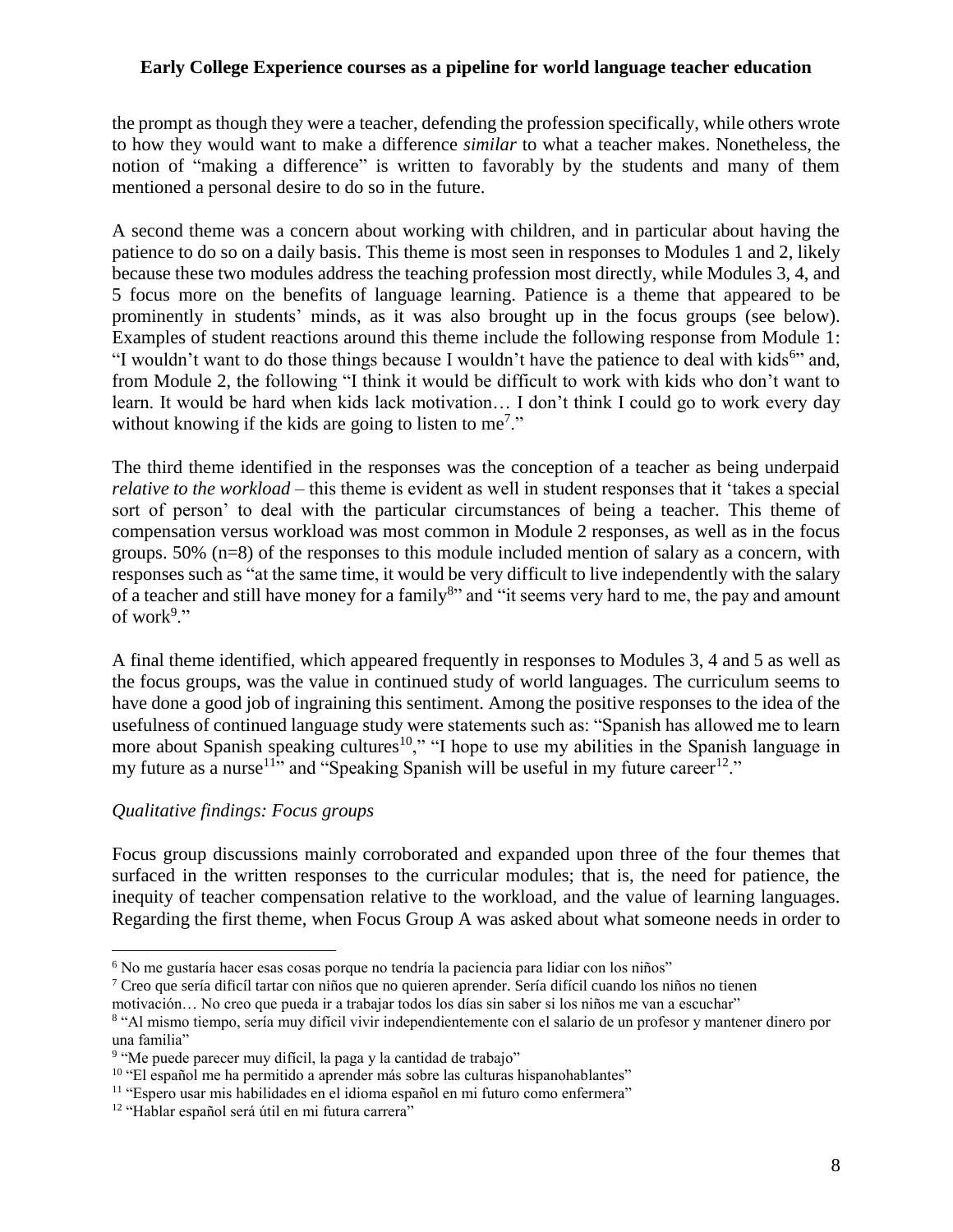be a teacher, the first, immediate response was "Patience," followed by a bit of an elaboration: "let's say like a student didn't understand like a math problem or something, [what's important is] *having the patience* to keep repeating and keep trying to help them understand." In Focus Group B, patience was also a key concern, with this caveat for world language teachers: "Especially for like language teachers I feel like *there needs to be a lot of patience because we can struggle at times*" (our emphasis). The concern is evident indirectly in other responses, most particularly when students made statements such as "I realized *I'd be an awful teacher because I'd yell at the students*" (Focus Group B, our emphasis). The need for teacher patience was frequent in student reasons as to why they were uninterested in entering the profession. This issue did not appear to be addressed in curricular materials, as evidenced by their continued concerns – with no mention of any materials helping them with those concerns – during the focus groups.

The notion of teacher compensation was also an important component of focus group discussions. In Focus Group A, this theme is echoed with statements such as "it's a hard job and *you get paid so low it doesn't seem to be worth it*" and "*they're underpaid*," and in Focus Group B students added "*you don't make a lot of money* and you have to *take your work home with you*" (our emphasis) It is important to note that these responses didn't necessarily focus on the amount of money, but rather on teachers as being 'underpaid' relative to the workload – this sort of fairness issue appears to have an impact on the students' desire to be teachers over and above the questions about the absolute values of salary.

The value of learning languages also surfaced in the focus groups, with several students mentioning the possibility of minoring in Spanish in college, with the idea that it would help them in their futures. Some focus group comments gave credit to the modules for this idea, as evidenced by one student saying "I didn't really think about taking Spanish in college *until this whole thing you know*" and a second following up to say "I was thinking about going into business and *still taking Spanish in college* just cause to be able to communicate with people." Although the initial purpose of the program focused on world language teacher recruitment, seeing this sort of effect on student responses suggests a different area in which the curricular materials – particularly Modules 3, 4, and 5—are having an impact on the students.

Finally, the focus groups gave us the opportunity to explore the notion of target language proficiency in relation to pursuing a teaching career. Several of the participants spoke in general terms about how world language teachers need an in-depth knowledge of the language being taught; examples from three participants include, "you have to like know what you're teaching like *really really well*;" "you have to be like *super fluent* in the language;" "*Some people think they don't speak the language well* enough to teach it" (Focus Group B, our emphasis). It is interesting to note the usage of second and third person in these examples, with focus group participants appearing to distance themselves from the notion of language proficiency.

When the notion of fluency/proficiency was probed a bit further, one student mentioned the notion of idiomatic expressions; "there's *a lot of idioms that you need to get used to* just over time by *practicing and listening to native speakers.*" However, one student did see a value in having a teacher whose first language was not the target language: "That's not [teacher's] first language so *she understands the process of like learning it*. Than like *someone who like natural speaks that language might not understand the struggles*" (Focus Group B, our emphasis).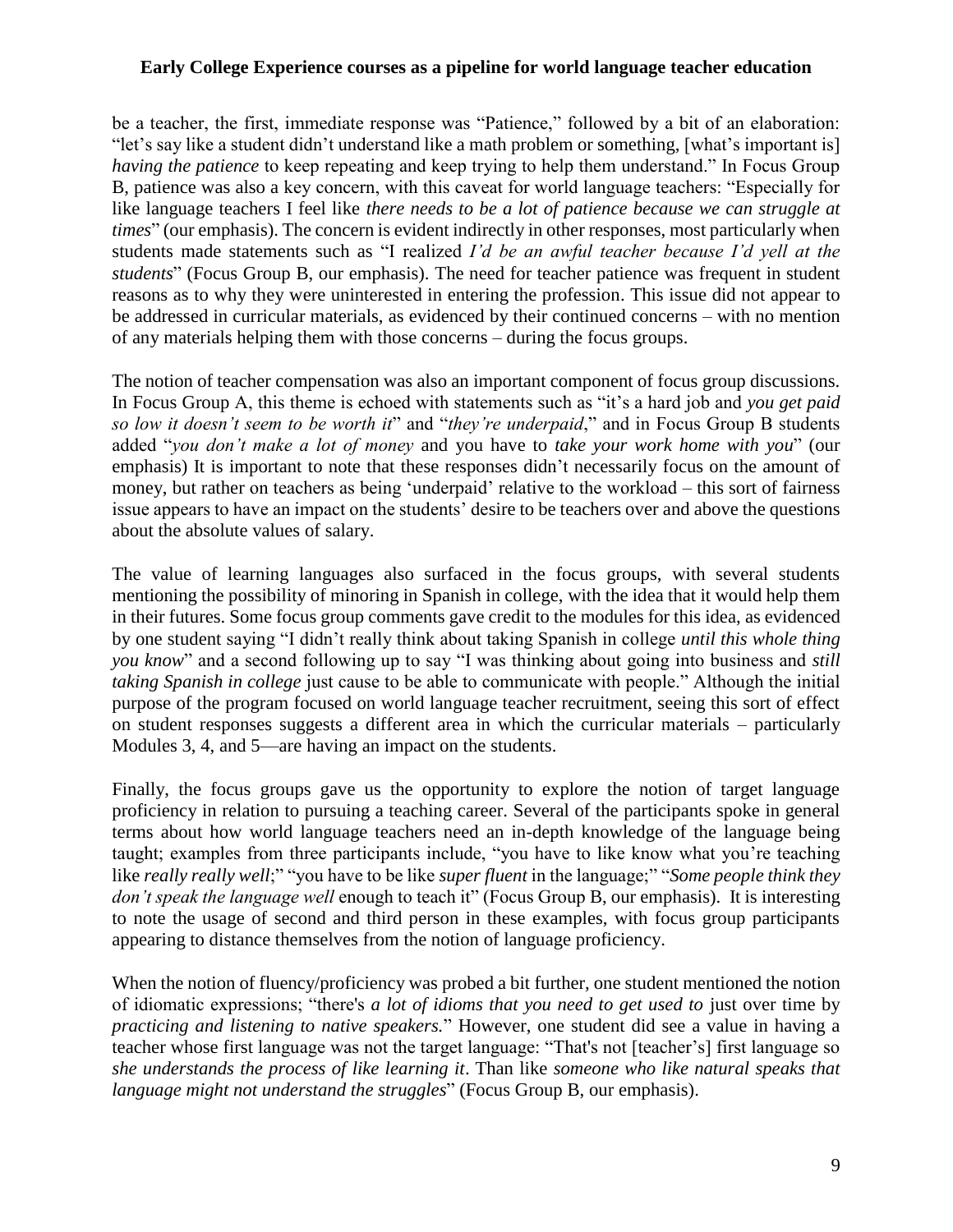It is also important to note that this issue did not surface as directly in Focus Group A; that is, none of the participants explicitly stated that they would not become a language teacher due to concerns about their own language proficiency. This may be because many of the participants in Focus Group A were heritage speakers of Spanish. The notion of proficiency in general did, however, come up with regard to oral proficiency among the heritage speakers, who felt that they needed more work in that area. A long discussion ensued regarding the concept of what constitutes "correct" Spanish, with many participants in Focus Group A expressing the sentiment that their Spanish was not "correct." It is possible that this perception of their own Spanish abilities may have led to concerns about teaching a "non-correct" form; however, this connection was not explicitly drawn by the participants.

#### **Implications for the Curriculum and for Student Recruitment**

From these themes, a few implications for the curriculum are suggested. First, the program does a good job of selling the message the teachers have a positive impact, and it is evident in student responses that they are interested in having a similar impact. The point is made most successfully in Module 1, which several students in the focus groups indicated was their favorite. The point may be belabored, however, as summarized by a student in Focus Group B, who said "it was kind of repetitive, like oh yeah, teaching's rewarding, we kind of got that each time," an issue if the messaging does not also address student concerns. Among the concerns that were most evident in student responses were concerns about the pay compared to the workload and concerns about working with children and the patience required to do so. As these concerns were voiced most consistently after Module 2, it would seem that more could be done in the curriculum to address them. Specifically, Module 2 could be revisited to include specific information on salary and teaching dispositions, as it elicited the majority of these responses without successfully speaking to those issues.

In the modules, the salary issue is mentioned, though usually in the sense of teaching being rewarding *despite* the pay, or that if one wishes to make the sort of difference a teacher makes, the pay should be secondary. One student indicated that this approach helped her, saying in the focus group "I've learned that like *salary shouldn't be like your deciding factor*. Like if you want to change peoples' lives, *the salary shouldn't stop you from doing that*" and also that "*it definitely changed my perspective* like on the salary" (Focus group B, our emphasis). However, the prevalence of the salary concern, with many indicating it and the accompanying perceived workload were significant factors in decisions not to look into the profession, suggest that the curriculum could do a better job of providing education on the pay issue and the workload if it seeks to counteract student preconceptions.

Lastly, the final three modules, in eliciting responses in favor of continued language study, including some that were not otherwise considering it, do a good job of encouraging world language education. There could, however, perhaps be more done in the curriculum to push teaching as well as continuing to learn languages. This could be done in conjunction with addressing an additional student concern: students did indicate insecurity about their language proficiency as well as a lack of knowledge about the proficiency required to function in and teach the language. Providing information on proficiency requirements as it relates to teaching may help